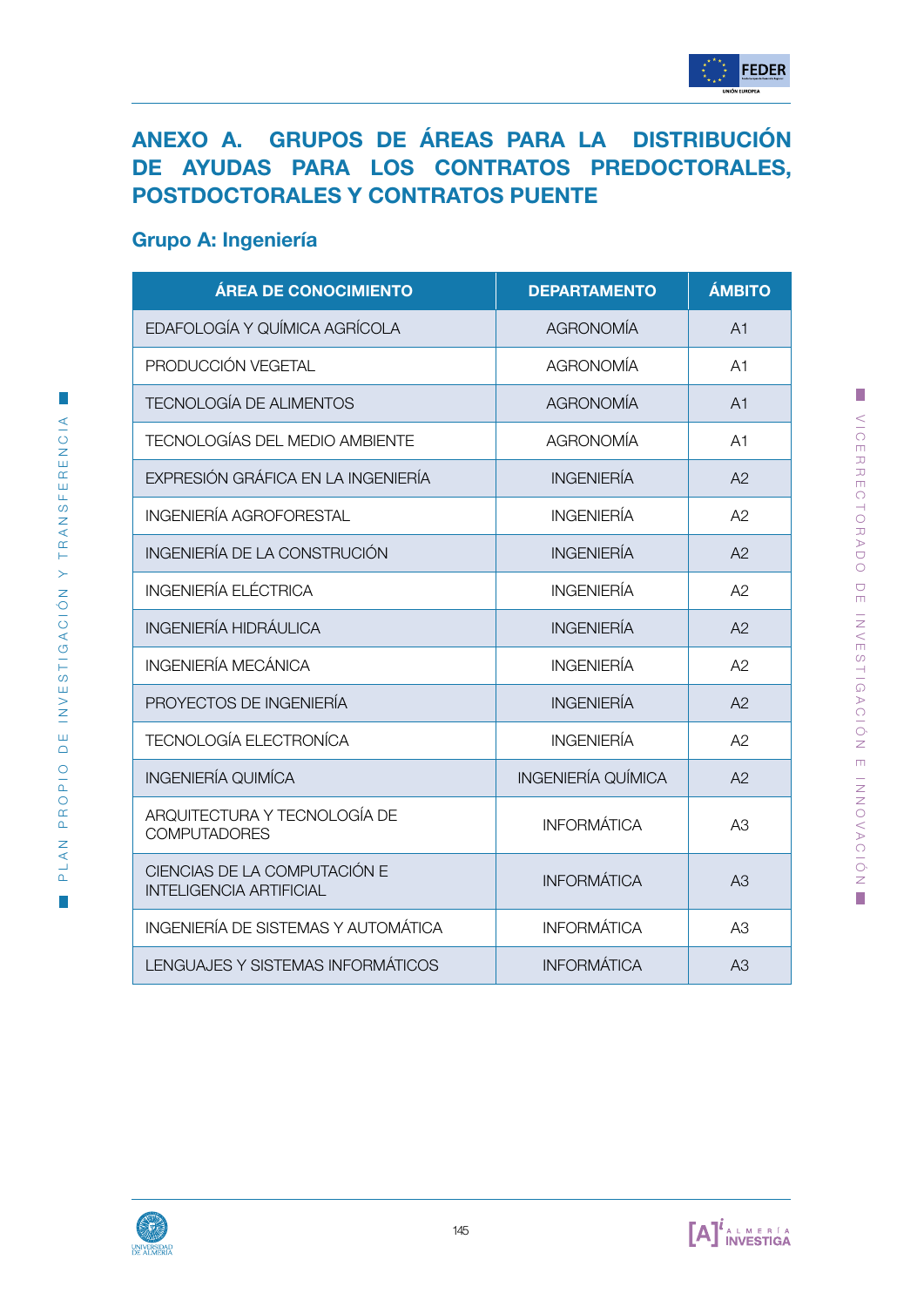

# Grupo B: Ciencias

| <b>ÁREA DE CONOCIMIENTO</b>                           | <b>DEPARTAMENTO</b>        | <b>ÁMBITO</b>  |
|-------------------------------------------------------|----------------------------|----------------|
| BIOQUÍMICA Y BIOLOGÍA MOLECULAR                       | QUÍMICA Y FÍSICA           | <b>B1</b>      |
| CIENCIA DE LOS MATERIALES E INGENIERÍA<br>METALÚRGICA | QUÍMICA Y FÍSICA           | <b>B1</b>      |
| <b>FÍSICA APLICADA</b>                                | QUÍMICA Y FÍSICA           | <b>B1</b>      |
| PROSPECCIÓN E INVESTIGACIÓN MINERA                    | <b>OUÍMICA Y FÍSICA</b>    | <b>B1</b>      |
| QUÍMICA ANALÍTICA                                     | QUÍMICA Y FÍSICA           | <b>B1</b>      |
| QUÍMICA FÍSICA                                        | QUÍMICA Y FÍSICA           | <b>B1</b>      |
| QUÍMICA INORGÁNICA                                    | QUÍMICA Y FÍSICA           | <b>B1</b>      |
| QUIMÍCA ORGÁNICA                                      | QUÍMICA Y FÍSICA           | <b>B1</b>      |
| <b>BOTÁNICA</b>                                       | <b>BIOLOGÍA Y GEOLOGÍA</b> | <b>B2</b>      |
| <b>ECOLOGÍA</b>                                       | <b>BIOLOGÍA Y GEOLOGÍA</b> | <b>B2</b>      |
| <b>FISIOLOGÍA VEGETAL</b>                             | <b>BIOLOGÍA Y GEOLOGÍA</b> | <b>B2</b>      |
| <b>GENÉTICA</b>                                       | <b>BIOLOGÍA Y GEOLOGÍA</b> | <b>B2</b>      |
| <b>GEODINÁMICA EXTERNA</b>                            | <b>BIOLOGÍA Y GEOLOGÍA</b> | <b>B2</b>      |
| <b>MICROBIOLOGÍA</b>                                  | <b>BIOLOGÍA Y GEOLOGÍA</b> | <b>B2</b>      |
| <b>PARASITOLOGÍA</b>                                  | <b>BIOLOGÍA Y GEOLOGÍA</b> | <b>B2</b>      |
| PRODUCCIÓN ANIMAL                                     | <b>BIOLOGÍA Y GEOLOGÍA</b> | <b>B2</b>      |
| <b>ZOOLOGÍA</b>                                       | <b>BIOLOGÍA Y GEOLOGÍA</b> | <b>B2</b>      |
| ÁLGEBRA                                               | <b>MATEMÁTICAS</b>         | B <sub>3</sub> |
| ANÁLISIS MATEMÁTICO                                   | <b>MATEMÁTICAS</b>         | B <sub>3</sub> |
| ESTADÍSTICA E INVESTIGACIÓN OPERATIVA                 | <b>MATEMÁTICAS</b>         | B <sub>3</sub> |
| <b>GEOMETRÍA Y TOPOLOGÍA</b>                          | <b>MATEMÁTICAS</b>         | <b>B3</b>      |
| MATEMÁTICA APLICADA                                   | <b>MATEMÁTICAS</b>         | B <sub>3</sub> |



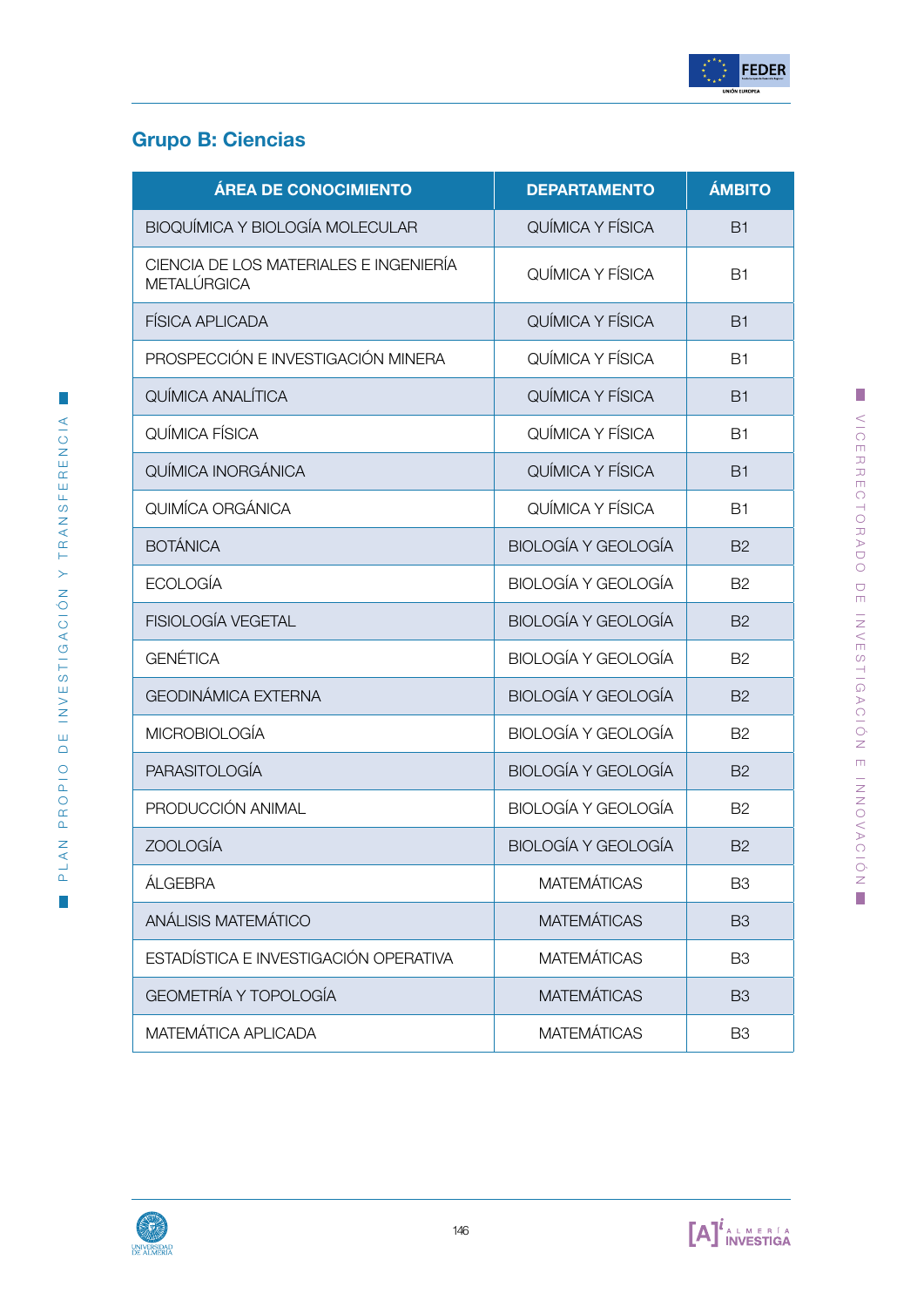

VICERRECTORADO DE INVESTIGACIÓN E INNOVACIÓN

VICERRECTORADO DE INVESTIGACIÓN E INNOVACIÓN

# Grupo C: Ciencias Sociales I

| <b>ÁREA DE CONOCIMIENTO</b>                                   | <b>DEPARTAMENTO</b> | <b>ÁMBITO</b>  |
|---------------------------------------------------------------|---------------------|----------------|
| DERECHO ADMINISTRATIVO                                        | <b>DERECHO</b>      | C <sub>1</sub> |
| DERECHO CIVIL                                                 | <b>DERECHO</b>      | C <sub>1</sub> |
| DERECHO CONSTITUCIONAL                                        | <b>DERECHO</b>      | C <sub>1</sub> |
| DERECHO DEL TRABAJO Y DE LA<br><b>SEGURIDAD SOCIAL</b>        | <b>DERECHO</b>      | C <sub>1</sub> |
| DERECHO ECLESIÁSTICO DEL ESTADO                               | <b>DERECHO</b>      | C1             |
| DERECHO FINANCIERO Y TRIBUTARIO                               | <b>DERECHO</b>      | C1             |
| DERECHO INTERNACIONAL PRIVADO                                 | <b>DERECHO</b>      | C1             |
| DERECHO INTERNACIONAL PÚBLICO Y<br>RELACIONES INTERNACIONALES | <b>DERECHO</b>      | C <sub>1</sub> |
| <b>DERECHO MERCANTIL</b>                                      | <b>DERECHO</b>      | C <sub>1</sub> |
| <b>DERECHO PENAL</b>                                          | <b>DERECHO</b>      | C <sub>1</sub> |
| <b>DERECHO PROCESAL</b>                                       | <b>DERECHO</b>      | C <sub>1</sub> |
| DERECHO ROMANO                                                | <b>DERECHO</b>      | C1             |
| FILOSOFÍA DEL DERECHO                                         | <b>DERECHO</b>      | C <sub>1</sub> |
| HISTORIA DEL DERECHO Y DE LAS<br><b>INSTITUCIONES</b>         | <b>DERECHO</b>      | C1             |
| <b>ESTUDIOS ÁRABES E ISLÁMICOS</b>                            | <b>FILOLOGÍA</b>    | C <sub>2</sub> |
| FILOLOGÍA ALEMANA                                             | <b>FILOLOGÍA</b>    | C <sub>2</sub> |
| FILOLOGÍA ESPAÑOLA                                            | <b>FILOLOGÍA</b>    | C <sub>2</sub> |
| FILOLOGÍA FRANCESA                                            | <b>FILOLOGÍA</b>    | C <sub>2</sub> |
| FILOLOGÍA GRIEGA                                              | <b>FILOLOGÍA</b>    | C <sub>2</sub> |
| FILOLOGÍA INGLESA                                             | <b>FILOLOGÍA</b>    | C <sub>2</sub> |
| FILOLOGÍA LATINA                                              | <b>FILOLOGÍA</b>    | C <sub>2</sub> |
| LENGUA ESPAÑOLA                                               | <b>FILOLOGÍA</b>    | C2             |
| LINGUÍSTICA GENERAL                                           | <b>FILOLOGÍA</b>    | C <sub>2</sub> |
| LITERATURA ESPAÑOLA                                           | <b>FILOLOGÍA</b>    | C <sub>2</sub> |

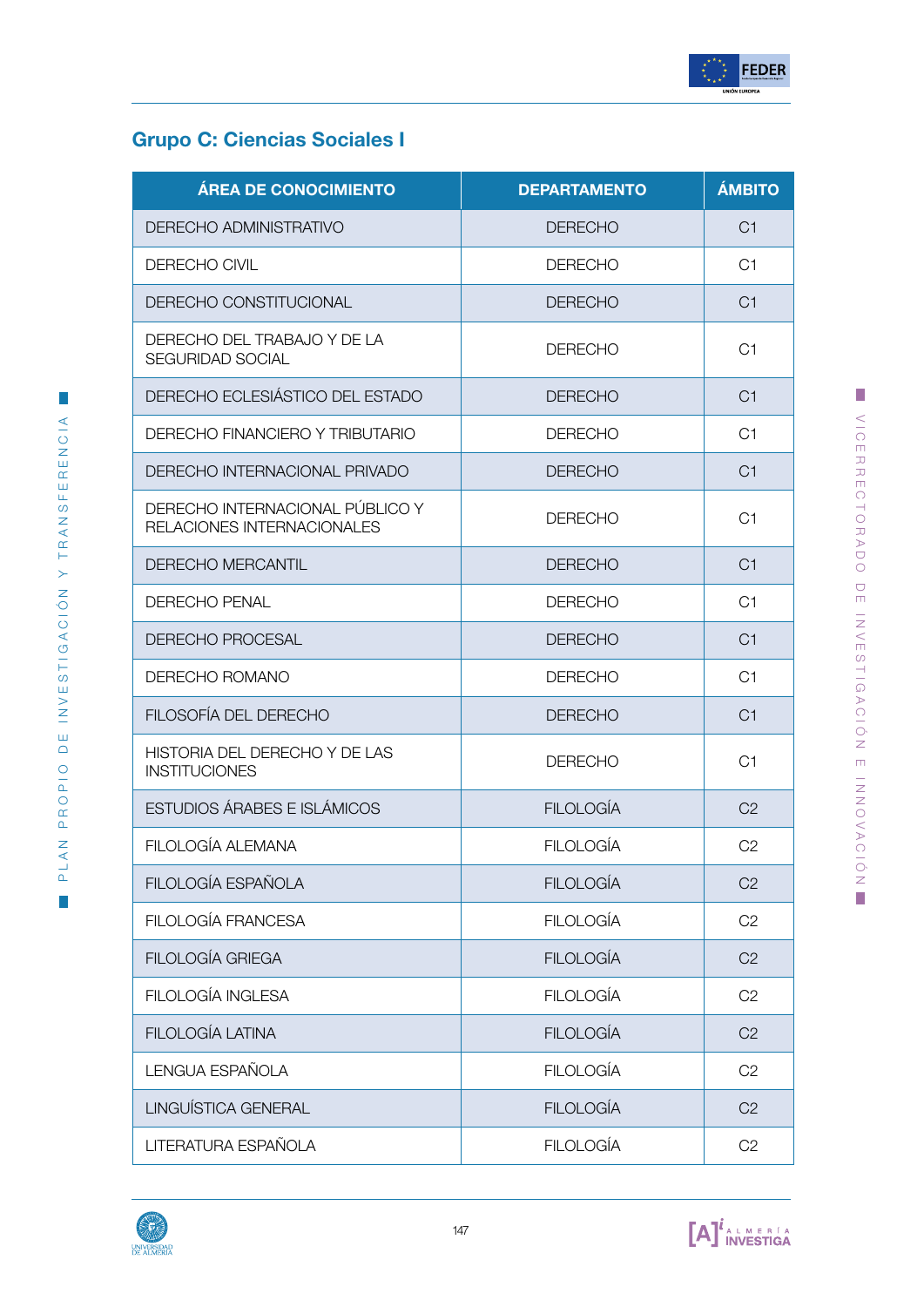

| TEORÍA DE LA LITERATURA Y LITERATURA<br><b>COMPARADA</b> | <b>FILOLOGÍA</b>                                   | C <sub>2</sub> |
|----------------------------------------------------------|----------------------------------------------------|----------------|
| ANALISIS GEOGRÁFICO REGIONAL                             | GEOGRAFÍA, HISTORIA Y<br><b>HUMANIDADES</b>        | C <sub>3</sub> |
| ANTROPOLOGÍA SOCIAL                                      | GEOGRAFÍA, HISTORIA Y<br><b>HUMANIDADES</b>        | C <sub>3</sub> |
| BIBLIOTECONOMÍA Y DOCUMENTACIÓN                          | GEOGRAFÍA, HISTORIA Y<br><b>HUMANIDADES</b>        | C <sub>3</sub> |
| <b>FILOSOFÍA</b>                                         | GEOGRAFÍA, HISTORIA Y<br><b>HUMANIDADES</b>        | C <sub>3</sub> |
| <b>GEOGRAFÍA FÍSICA</b>                                  | GEOGRAFÍA, HISTORIA Y<br><b>HUMANIDADES</b>        | C <sub>3</sub> |
| <b>GEOGRAFÍA HUMANA</b>                                  | GEOGRAFÍA, HISTORIA Y<br><b>HUMANIDADES</b>        | CЗ             |
| <b>HISTORIA ANTIGUA</b>                                  | GEOGRAFÍA, HISTORIA Y<br><b>HUMANIDADES</b>        | C <sub>3</sub> |
| <b>HISTORIA CONTEMPORÁNEA</b>                            | GEOGRAFÍA, HISTORIA Y<br><b>HUMANIDADES</b>        | C <sub>3</sub> |
| <b>HISTORIA DEL ARTE</b>                                 | GEOGRAFÍA, HISTORIA Y<br><b>HUMANIDADES</b>        | C <sub>3</sub> |
| <b>HISTORIA MEDIEVAL</b>                                 | <b>GEOGRAFÍA, HISTORIA Y</b><br><b>HUMANIDADES</b> | C <sub>3</sub> |
| <b>HISTORIA MODERNA</b>                                  | <b>GEOGRAFÍA, HISTORIA Y</b><br><b>HUMANIDADES</b> | C <sub>3</sub> |
| <b>PREHISTORIA</b>                                       | <b>GEOGRAFÍA, HISTORIA Y</b><br><b>HUMANIDADES</b> | C <sub>3</sub> |
| <b>SOCIOLOGÍA</b>                                        | GEOGRAFÍA, HISTORIA Y<br><b>HUMANIDADES</b>        | C <sub>3</sub> |



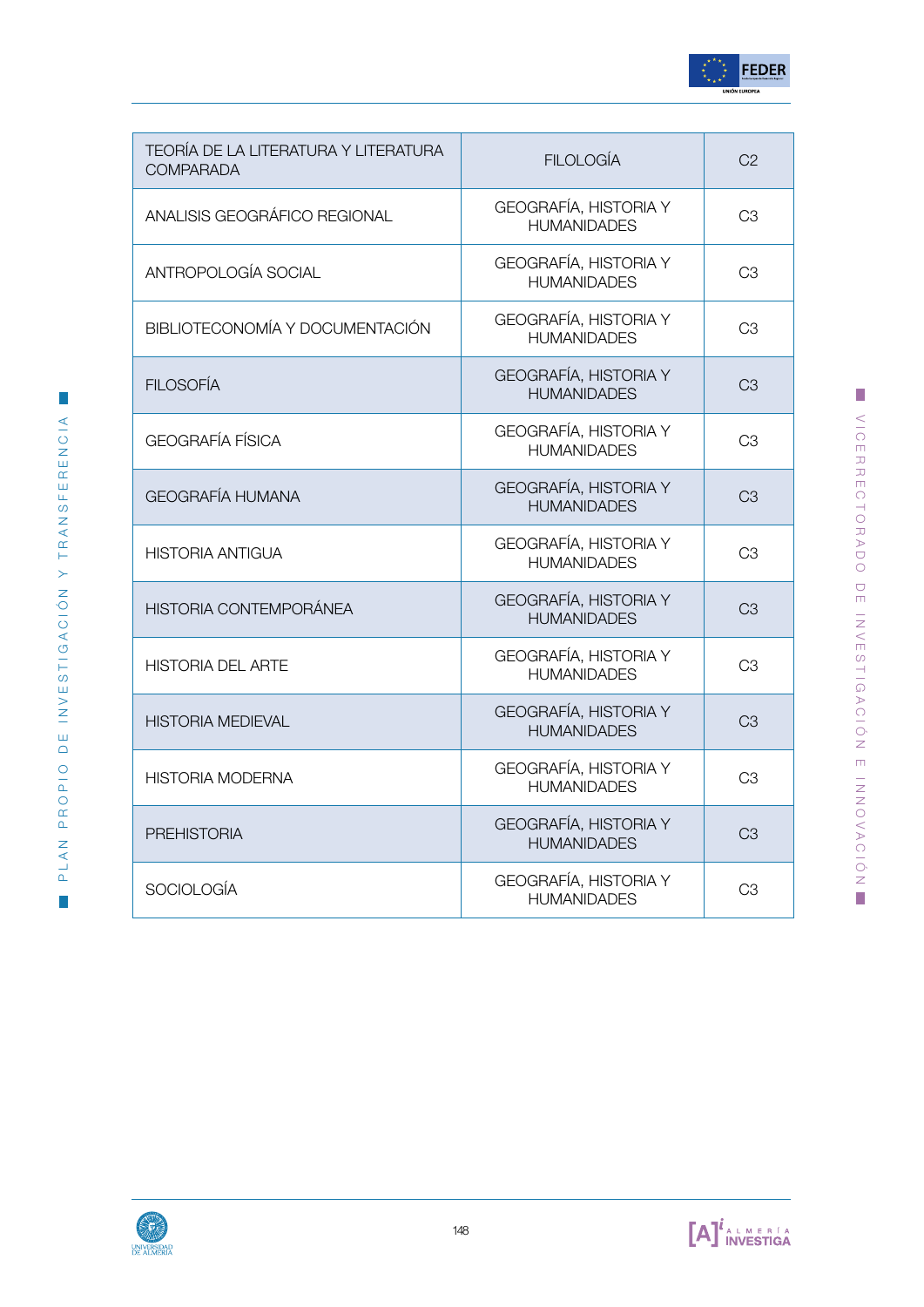

# Grupo D: Ciencias Sociales II

| <b>ÁREA DE CONOCIMIENTO</b>                                  | <b>DEPARTAMENTO</b>                    | <b>ÁMBITO</b>  |
|--------------------------------------------------------------|----------------------------------------|----------------|
| ANATOMÍA Y EMBRIOLOGÍA HUMANA                                | ENFERMERÍA, FISIOTERAPIA<br>Y MEDICINA | D <sub>1</sub> |
| <b>ENFERMERÍA</b>                                            | ENFERMERÍA, FISIOTERAPIA<br>Y MEDICINA | D <sub>1</sub> |
| <b>FARMACOLOGÍA</b>                                          | ENFERMERÍA, FISIOTERAPIA<br>Y MEDICINA | D <sub>1</sub> |
| <b>FISIOTERAPIA</b>                                          | ENFERMERÍA, FISIOTERAPIA<br>Y MEDICINA | D <sub>1</sub> |
| MEDICINA PREVENTIVA Y SALUD PÚBLICA                          | ENFERMERÍA, FISIOTERAPIA<br>Y MEDICINA | D <sub>1</sub> |
| NUTRICIÓN Y BROMATOLOGÍA                                     | ENFERMERÍA, FISIOTERAPIA<br>Y MEDICINA | D <sub>1</sub> |
| <b>PEDIATRÍA</b>                                             | ENFERMERÍA, FISIOTERAPIA<br>Y MEDICINA | D <sub>1</sub> |
| METODOLOGÍA DE LAS CIENCIAS DEL<br>COMPORTAMIENTO            | <b>PSICOLOGÍA</b>                      | D <sub>1</sub> |
| PERSONALIDAD, EVALUACIÓN Y<br><b>TRATAMIENTO PSICOLÓGICO</b> | <b>PSICOLOGÍA</b>                      | D <sub>1</sub> |
| <b>PSICOBIOLOGÍA</b>                                         | <b>PSICOLOGÍA</b>                      | D <sub>1</sub> |
| PSICOLOGÍA BÁSICA                                            | <b>PSICOLOGÍA</b>                      | D <sub>1</sub> |
| PSICOLOGÍA EVOLUTIVA Y DE LA<br><b>EDUCACIÓN</b>             | <b>PSICOLOGÍA</b>                      | D <sub>1</sub> |
| PSICOLOGÍA SOCIAL                                            | <b>PSICOLOGÍA</b>                      | D <sub>1</sub> |
| COMERCIALIZACIÓN E INVESTIGACIÓN DE<br><b>MERCADOS</b>       | ECONOMÍA Y EMPRESA                     | D <sub>2</sub> |
| ECONOMÍA APLICADA                                            | ECONOMÍA Y EMPRESA                     | D <sub>2</sub> |
| ECONOMÍA FINANCIERA Y CONTABILIDAD                           | ECONOMÍA Y EMPRESA                     | D <sub>2</sub> |
| ECONOMÍA, SOCIOLOGÍA Y POLÍTICA<br><b>AGRARIA</b>            | ECONOMÍA Y EMPRESA                     | D <sub>2</sub> |
| HISTORIA E INSTITUCIONES ECONOMICAS                          | ECONOMÍA Y EMPRESA                     | D <sub>2</sub> |
| MÉTODOS CUANTITATIVOS PARA LA<br>ECONIMÍA Y LA EMPRESA       | ECONOMÍA Y EMPRESA                     | D <sub>2</sub> |